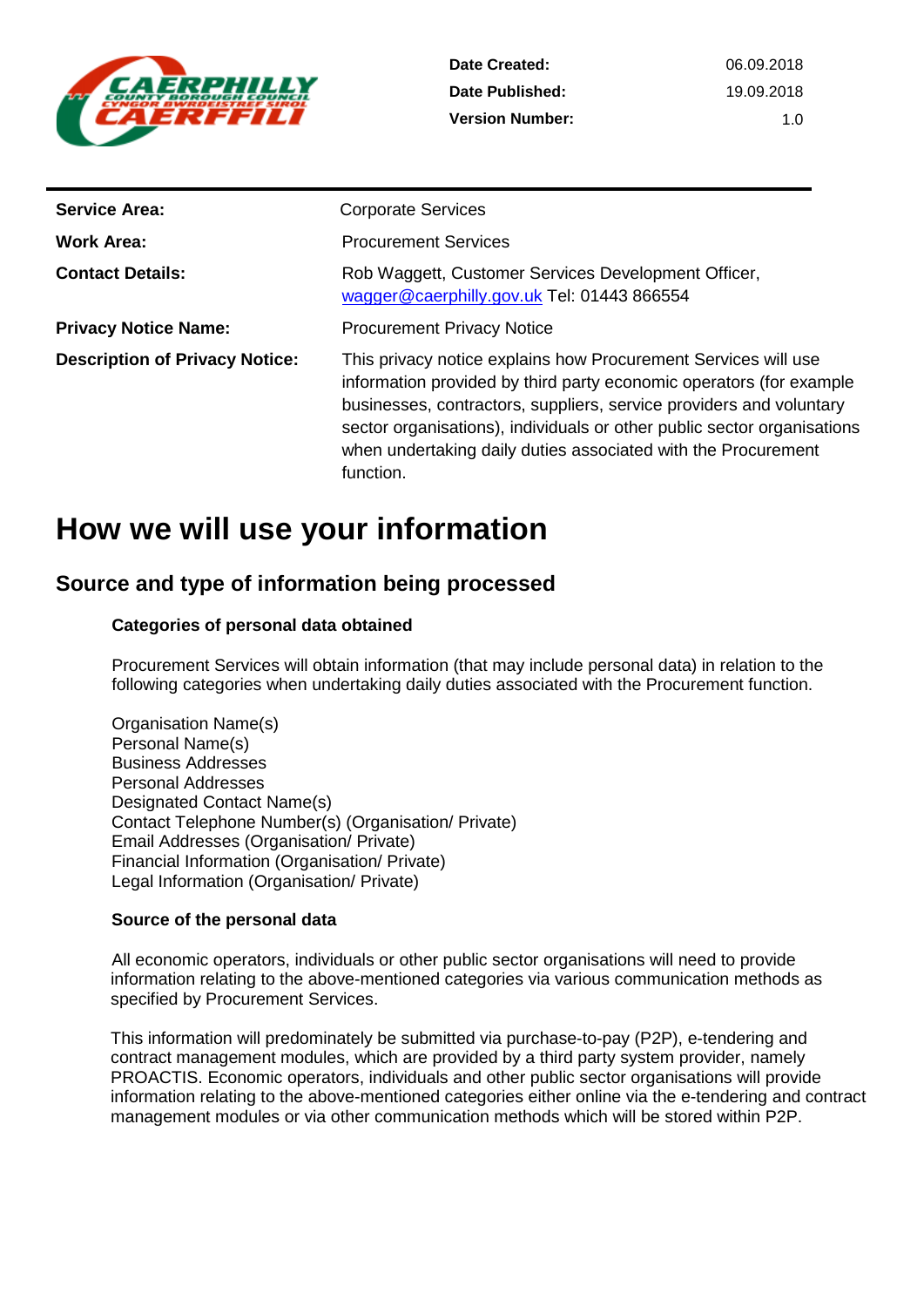## **Purpose and legal basis for using your information**

#### **Purpose of processing**

In order for Caerphilly County Borough Council to ensure that any procurement conducted by the Council meet its legal obligation in relation to UK Public Contract Regulations 2015 and its Constitution, specifically Financial Regulations and Standing Orders for Contracts.

#### **Legal basis for processing**

In order for the processing of personal data to be lawful under the General Data Protection Regulations 2016, a valid condition from Article 6 of the Regulations must be identified, which is outlined below:

"1b. processing is necessary for the performance of a contract to which the data subject is party or in order to take steps at the request of the data subject prior to entering into a contract".

### **Who will have access to your information**

#### **Identity of Data Controller and Data Protection Officer**

The Data Controller for your information is Caerphilly County Borough Council. The Data Protection Officer is:

Ms Joanne Jones Corporate Information Governance Manager / Data Protection Officer Email: dataprotection@caerphilly.gov.uk Tel: 01443 864322

Other Data Controllers may also be responsible for your information, depending on the specific circumstances. Please contact Procurement Services via Tel: 01443 863161 for further information.

#### **Details of any sharing of your information within Caerphilly County Borough Council**

Procurement Services may use or will share information with other parts of the Council when undertaking daily duties associated with the Procurement function. Examples are individual service areas participating within evaluation processes, requiring information for ongoing contract management and/or information for the placing of official purchase orders.

#### **Details of any sharing of your information with other Organisations**

Procurement Services may use or will share information when working collaboratively with other public sector organisations. In these circumstances only specific information will be shared with those relevant organisations. All Procurement documentation associated with collaborative processes will detail which organisations are participating and how the process will be administered. Therefore economic operators, individuals and other public sector organisations will be aware that specific information will be shared across those participating organisations.

#### **Details of any external data processors**

E-tendering and contract management modules provided by a third party system provider, namely PROACTIS. The PROACTIS Privacy Notice can be viewed via the following link: <http://www.proactis.com/uk/privacy-policy>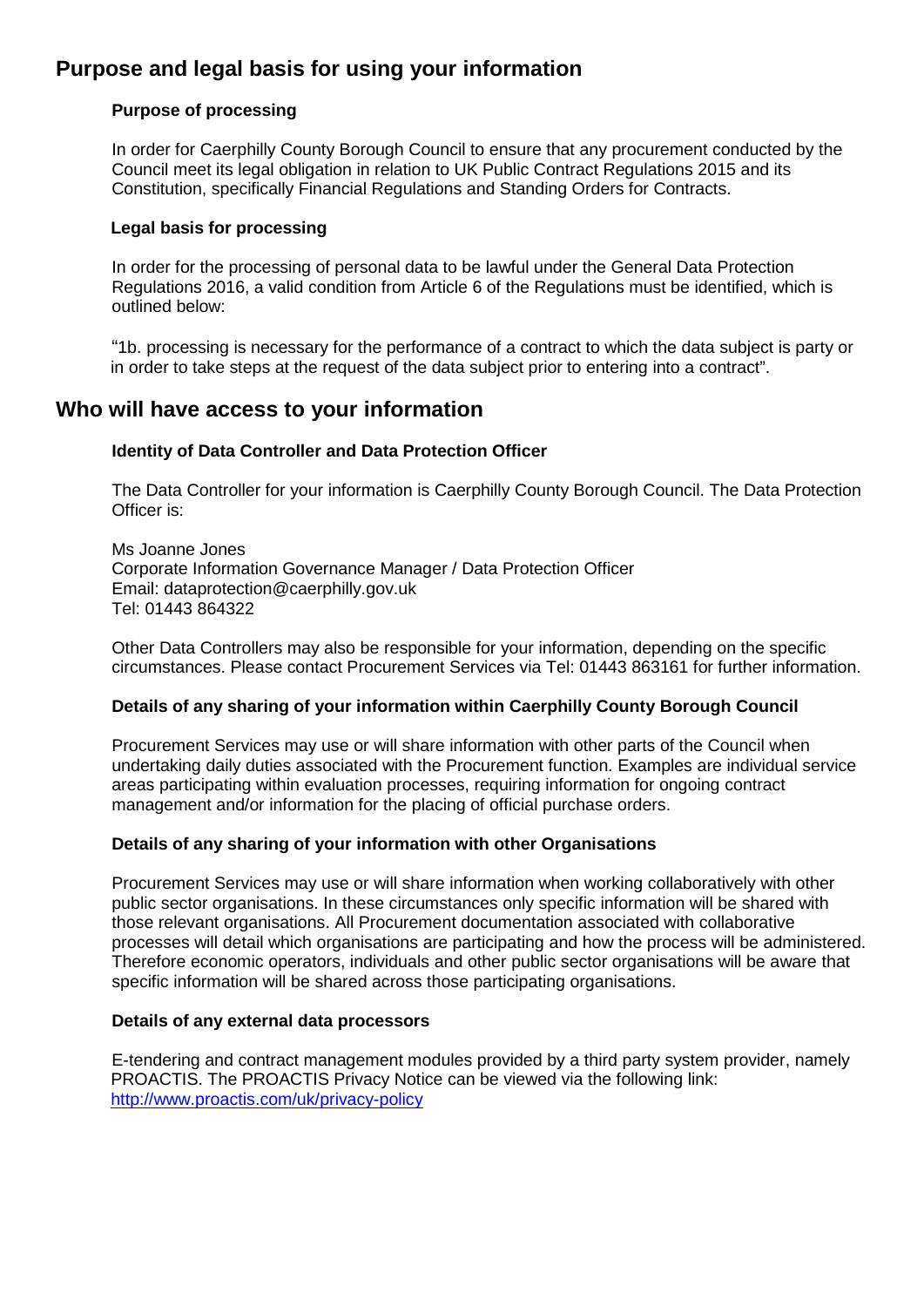#### **Requests for information**

All recorded information held by Caerphilly County Borough Council may be subject to requests under the Freedom of Information Act 2000, Environmental Information Regulations 2004 and the Data Protection Act 1998.

If the information you provide is subject to such a request, where possible Caerphilly County Borough Council will consult with you on its release. If you object to the release of your information we will withhold your information if the relevant legislation allows.

### **How long will we retain your information:**

#### **Details of retention period**

How long Caerphilly County Borough Council retains information is determined through statutory requirements or best practice.

Depending on the value of a particular contract or the type of contract awarded (works, services or supplies) the length of time will vary. Please refer to the following indicative timetable:

| Goods/Services Contracts above £1m<br>(please note this is Sterling not Euro)                 | 12 Years from Contract Completion                                                                   |
|-----------------------------------------------------------------------------------------------|-----------------------------------------------------------------------------------------------------|
| Under Seal Contracts and Works Contracts<br>(including those signed by the Council As a Deed) | 12 Years from Contract Completion                                                                   |
| WEFO / GRANT Funded Contracts &<br>Unsuccessful bids                                          | In accordance with specific terms and<br>conditions of funding (NB - WEFO until<br>told to destroy) |
| <b>All Other Contracts</b>                                                                    | 6 years from Contract Completion                                                                    |
| Unsuccessful Bids                                                                             | 4 years from Award of Contract                                                                      |

All data held after the specified time will be destroyed / deleted by Caerphilly County Borough Council.

Information on how long data is retained will be included in the tendering application process.